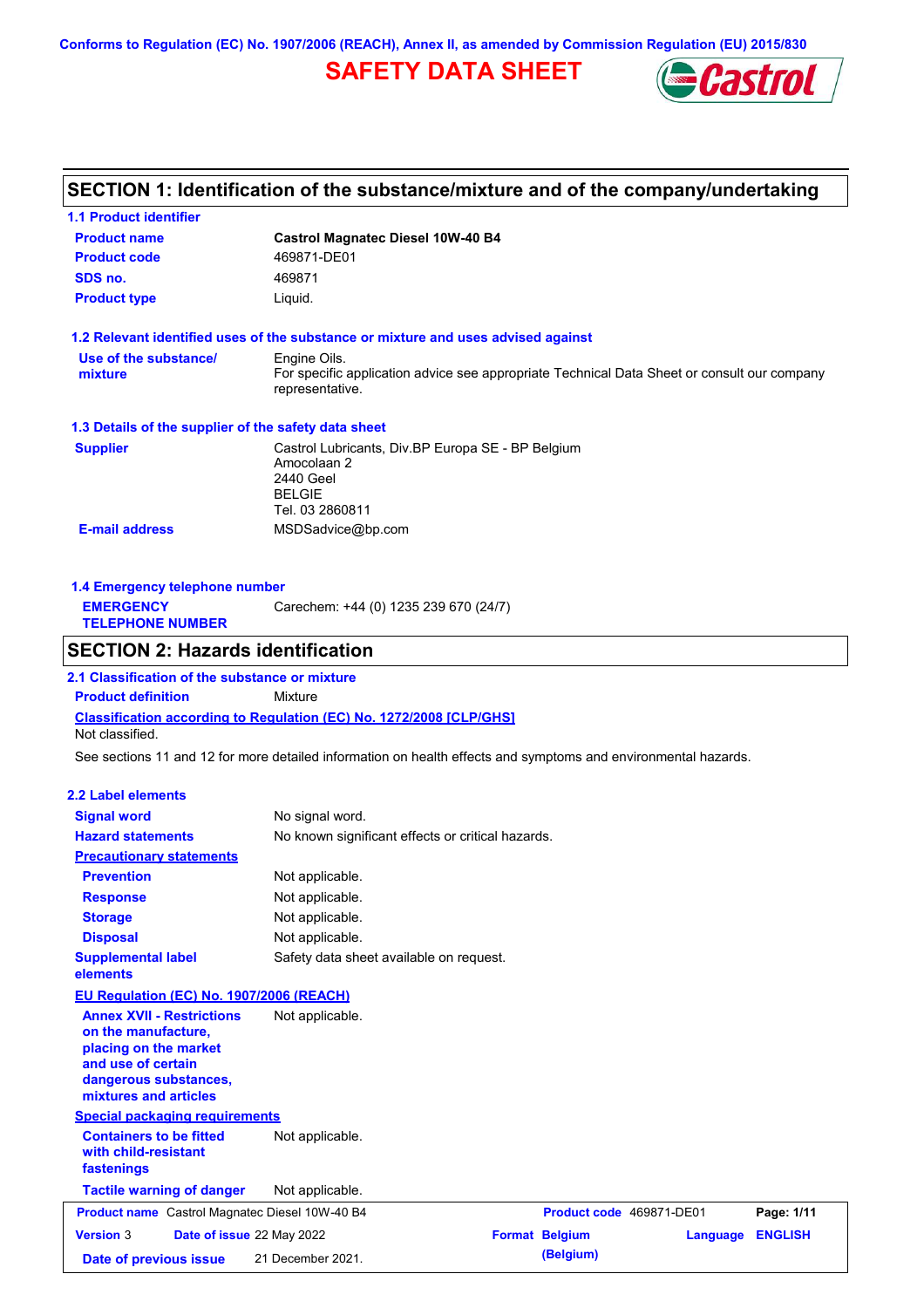### **SECTION 2: Hazards identification**

| 2.3 Other hazards                                                                                                        |                                                                                                                                                                                                                          |
|--------------------------------------------------------------------------------------------------------------------------|--------------------------------------------------------------------------------------------------------------------------------------------------------------------------------------------------------------------------|
| <b>Results of PBT and vPvB</b><br>assessment                                                                             | Product does not meet the criteria for PBT or vPvB according to Regulation (EC) No. 1907/2006.<br>Annex XIII.                                                                                                            |
| <b>Product meets the criteria</b><br>for PBT or vPvB according<br>to Regulation (EC) No.<br><b>1907/2006, Annex XIII</b> | This mixture does not contain any substances that are assessed to be a PBT or a vPvB.                                                                                                                                    |
| Other hazards which do<br>not result in classification                                                                   | Defatting to the skin.<br>USED ENGINE OILS<br>Used engine oil may contain hazardous components which have the potential to cause skin<br>cancer.<br>See Toxicological Information, section 11 of this Safety Data Sheet. |

Experimental data on one or more of the components has been used to determine all or part of the hazard classification of this product.

### **SECTION 3: Composition/information on ingredients**

#### **3.2 Mixtures**

Mixture **Product definition**

Highly refined base oil (IP 346 DMSO extract < 3%). Proprietary performance additives.

| <b>Product/ingredient</b><br>name                                                                | <b>Identifiers</b>                                                                      | $\frac{9}{6}$ | <b>Regulation (EC) No.</b><br>1272/2008 [CLP]                             | <b>Type</b> |
|--------------------------------------------------------------------------------------------------|-----------------------------------------------------------------------------------------|---------------|---------------------------------------------------------------------------|-------------|
| Distillates (petroleum), hydrotreated<br>heavy paraffinic                                        | REACH #: 01-2119484627-25<br>$EC: 265-157-1$<br>CAS: 64742-54-7<br>Index: 649-467-00-8  | ≥75 - ≤90     | Not classified.                                                           | $[2]$       |
| Distillates (petroleum), solvent-<br>dewaxed heavy paraffinic                                    | REACH #: 01-2119471299-27<br>EC: 265-169-7<br>CAS: 64742-65-0<br>Index: 649-474-00-6    | ≤10           | Not classified.                                                           | $[2]$       |
| Distillates (petroleum), hydrotreated<br>heavy paraffinic                                        | REACH #: 01-2119484627-25 ≤5<br>EC: 265-157-1<br>CAS: 64742-54-7<br>Index: 649-467-00-8 |               | Asp. Tox. 1, H304                                                         | [1] [2]     |
| Phosphorodithioic acid, mixed O,O-bis<br>$(1,3$ -dimethylbutyl and iso-Pr) esters,<br>zinc salts | REACH #: 01-2119493626-26<br>EC: 283-392-8<br>CAS: 84605-29-8                           | -≤3           | <b>Skin Irrit. 2, H315</b><br>Eye Dam. 1, H318<br>Aquatic Chronic 2, H411 | $[1]$       |
| See Section 16 for the full text of the H statements declared above.                             |                                                                                         |               |                                                                           |             |

#### **Type**

[1] Substance classified with a health or environmental hazard

[2] Substance with a workplace exposure limit

[3] Substance meets the criteria for PBT according to Regulation (EC) No. 1907/2006, Annex XIII

[4] Substance meets the criteria for vPvB according to Regulation (EC) No. 1907/2006, Annex XIII

[5] Substance of equivalent concern

[6] Additional disclosure due to company policy

Occupational exposure limits, if available, are listed in Section 8.

### **SECTION 4: First aid measures**

#### Do not induce vomiting unless directed to do so by medical personnel. Get medical attention if symptoms occur. In case of contact, immediately flush eyes with plenty of water for at least 15 minutes. Eyelids should be held away from the eyeball to ensure thorough rinsing. Check for and remove any contact lenses. Get medical attention. **4.1 Description of first aid measures** If inhaled, remove to fresh air. In case of inhalation of decomposition products in a fire, symptoms may be delayed. The exposed person may need to be kept under medical surveillance for 48 hours. Get medical attention if symptoms occur. **Ingestion Inhalation Eye contact Skin contact** Wash skin thoroughly with soap and water or use recognised skin cleanser. Remove contaminated clothing and shoes. Wash clothing before reuse. Clean shoes thoroughly before reuse. Get medical attention if irritation develops. **Product name** Castrol Magnatec Diesel 10W-40 B4 **Product Code 469871-DE01 Page: 2/11 Version** 3 **Date of issue** 22 May 2022 **Format Belgium Language ENGLISH Date of previous issue 21 December 2021. (Belgium)**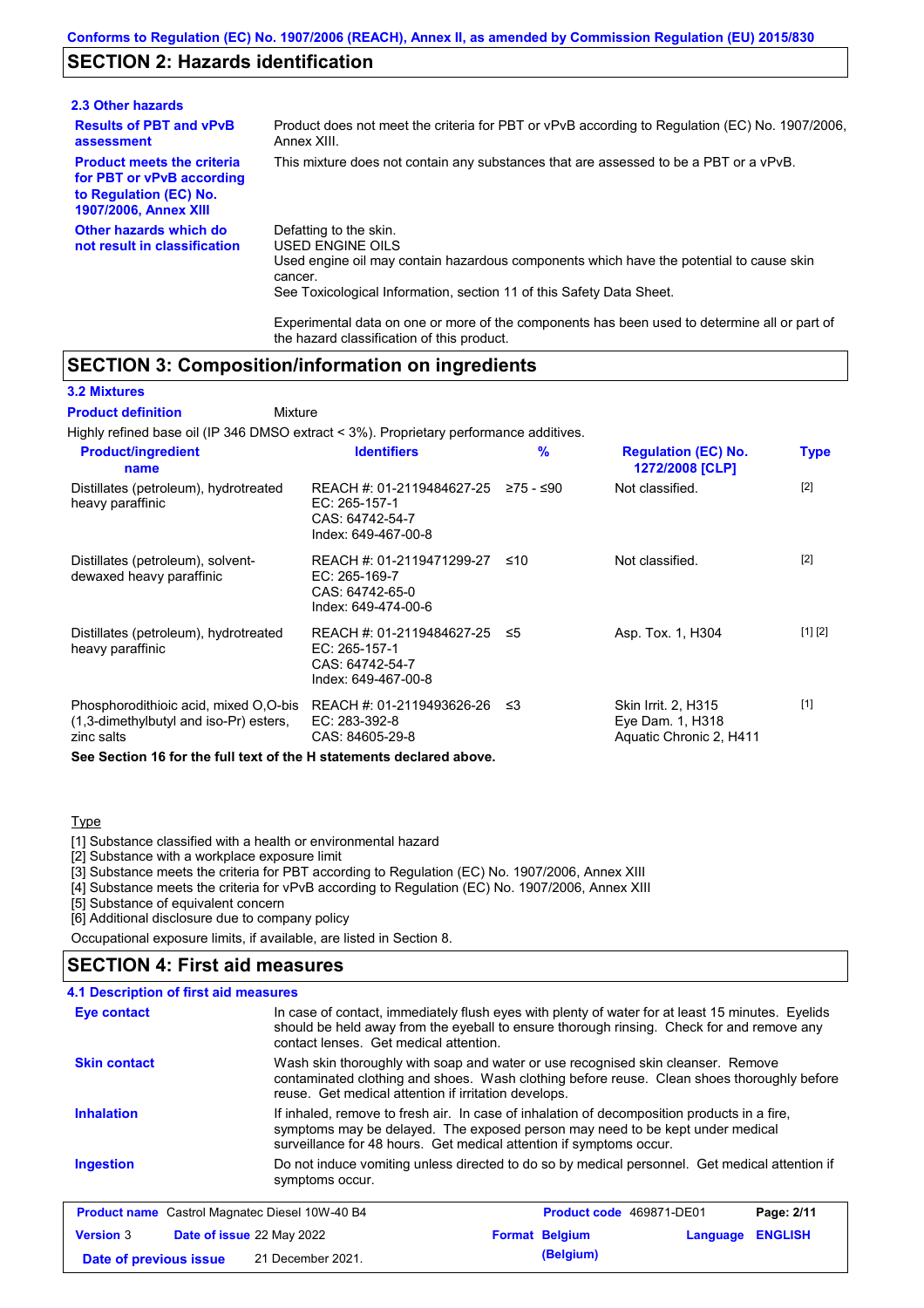|                                       | Conforms to Regulation (EC) No. 1907/2006 (REACH), Annex II, as amended by Commission Regulation (EU) 2015/830                                                                                                                                              |
|---------------------------------------|-------------------------------------------------------------------------------------------------------------------------------------------------------------------------------------------------------------------------------------------------------------|
| <b>SECTION 4: First aid measures</b>  |                                                                                                                                                                                                                                                             |
| <b>Protection of first-aiders</b>     | No action shall be taken involving any personal risk or without suitable training. It may be<br>dangerous to the person providing aid to give mouth-to-mouth resuscitation.                                                                                 |
|                                       | 4.2 Most important symptoms and effects, both acute and delayed                                                                                                                                                                                             |
|                                       | See Section 11 for more detailed information on health effects and symptoms.                                                                                                                                                                                |
| <b>Potential acute health effects</b> |                                                                                                                                                                                                                                                             |
| <b>Inhalation</b>                     | Exposure to decomposition products may cause a health hazard. Serious effects may be<br>delayed following exposure.                                                                                                                                         |
| <b>Ingestion</b>                      | No known significant effects or critical hazards.                                                                                                                                                                                                           |
| <b>Skin contact</b>                   | Defatting to the skin. May cause skin dryness and irritation.                                                                                                                                                                                               |
| <b>Eye contact</b>                    | Not classified as an eye irritant. Based on data available for this or related materials.                                                                                                                                                                   |
|                                       | Delayed and immediate effects as well as chronic effects from short and long-term exposure                                                                                                                                                                  |
| <b>Inhalation</b>                     | Overexposure to the inhalation of airborne droplets or aerosols may cause irritation of the<br>respiratory tract.                                                                                                                                           |
| <b>Ingestion</b>                      | Ingestion of large quantities may cause nausea and diarrhoea.                                                                                                                                                                                               |
| <b>Skin contact</b>                   | Prolonged or repeated contact can defat the skin and lead to irritation and/or dermatitis.                                                                                                                                                                  |
| <b>Eye contact</b>                    | Potential risk of transient stinging or redness if accidental eye contact occurs.                                                                                                                                                                           |
|                                       | 4.3 Indication of any immediate medical attention and special treatment needed                                                                                                                                                                              |
| <b>Notes to physician</b>             | Treatment should in general be symptomatic and directed to relieving any effects.<br>In case of inhalation of decomposition products in a fire, symptoms may be delayed.<br>The exposed person may need to be kept under medical surveillance for 48 hours. |

# **SECTION 5: Firefighting measures**

| 5.1 Extinguishing media                                   |                                                                                                                                                                                                                                                                                                                                                                   |
|-----------------------------------------------------------|-------------------------------------------------------------------------------------------------------------------------------------------------------------------------------------------------------------------------------------------------------------------------------------------------------------------------------------------------------------------|
| <b>Suitable extinguishing</b><br>media                    | In case of fire, use foam, dry chemical or carbon dioxide extinguisher or spray.                                                                                                                                                                                                                                                                                  |
| <b>Unsuitable extinguishing</b><br>media                  | Do not use water jet. The use of a water jet may cause the fire to spread by splashing the<br>burning product.                                                                                                                                                                                                                                                    |
| 5.2 Special hazards arising from the substance or mixture |                                                                                                                                                                                                                                                                                                                                                                   |
| <b>Hazards from the</b><br>substance or mixture           | In a fire or if heated, a pressure increase will occur and the container may burst.                                                                                                                                                                                                                                                                               |
| <b>Hazardous combustion</b><br>products                   | Combustion products may include the following:<br>carbon oxides $(CO, CO2)$ (carbon monoxide, carbon dioxide)<br>nitrogen oxides ( $NO$ , $NO2$ etc.)                                                                                                                                                                                                             |
| 5.3 Advice for firefighters                               |                                                                                                                                                                                                                                                                                                                                                                   |
| <b>Special precautions for</b><br>fire-fighters           | No action shall be taken involving any personal risk or without suitable training. Promptly<br>isolate the scene by removing all persons from the vicinity of the incident if there is a fire.                                                                                                                                                                    |
| <b>Special protective</b><br>equipment for fire-fighters  | Fire-fighters should wear appropriate protective equipment and self-contained breathing<br>apparatus (SCBA) with a full face-piece operated in positive pressure mode. Clothing for fire-<br>fighters (including helmets, protective boots and gloves) conforming to European standard EN<br>469 will provide a basic level of protection for chemical incidents. |

## **SECTION 6: Accidental release measures**

|                                         | 6.1 Personal precautions, protective equipment and emergency procedures                                                                                                                                                                                                                                                                                                              |
|-----------------------------------------|--------------------------------------------------------------------------------------------------------------------------------------------------------------------------------------------------------------------------------------------------------------------------------------------------------------------------------------------------------------------------------------|
| For non-emergency<br>personnel          | No action shall be taken involving any personal risk or without suitable training. Evacuate<br>surrounding areas. Keep unnecessary and unprotected personnel from entering. Do not touch<br>or walk through spilt material. Floors may be slippery; use care to avoid falling. Put on<br>appropriate personal protective equipment.                                                  |
| For emergency responders                | Entry into a confined space or poorly ventilated area contaminated with vapour, mist or fume is<br>extremely hazardous without the correct respiratory protective equipment and a safe system of<br>work. Wear self-contained breathing apparatus. Wear a suitable chemical protective suit.<br>Chemical resistant boots. See also the information in "For non-emergency personnel". |
| <b>6.2 Environmental</b><br>precautions | Avoid dispersal of spilt material and runoff and contact with soil, waterways, drains and sewers.<br>Inform the relevant authorities if the product has caused environmental pollution (sewers,<br>waterways, soil or air).                                                                                                                                                          |

### **6.3 Methods and material for containment and cleaning up**

| <b>Product name</b> Castrol Magnatec Diesel 10W-40 B4 |                                  |                   | <b>Product code</b> 469871-DE01 | Page: 3/11            |                         |  |
|-------------------------------------------------------|----------------------------------|-------------------|---------------------------------|-----------------------|-------------------------|--|
| <b>Version 3</b>                                      | <b>Date of issue 22 May 2022</b> |                   |                                 | <b>Format Belgium</b> | <b>Language ENGLISH</b> |  |
| Date of previous issue                                |                                  | 21 December 2021. |                                 | (Belgium)             |                         |  |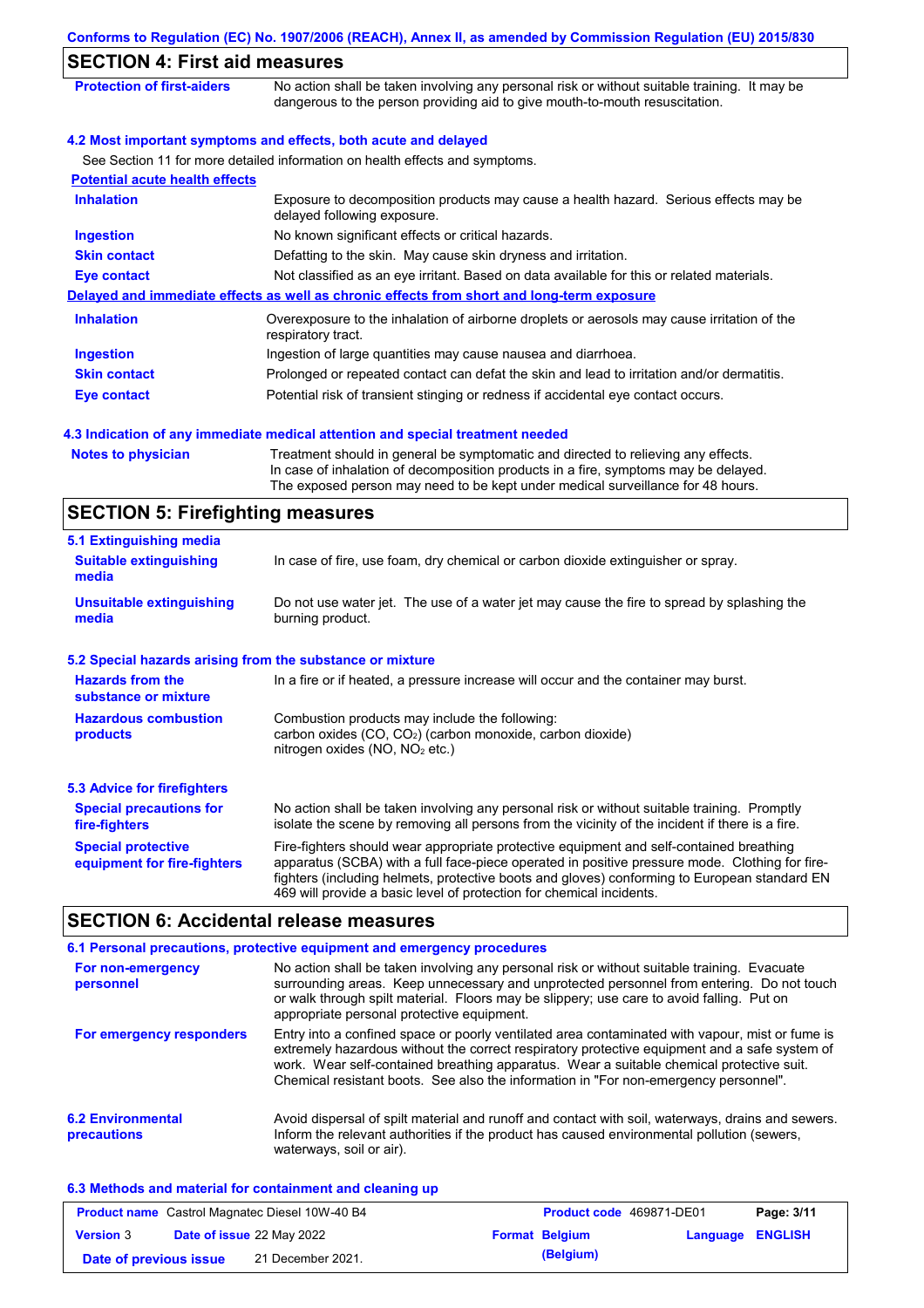# **SECTION 6: Accidental release measures**

| <b>Small spill</b>                        | Stop leak if without risk. Move containers from spill area. Absorb with an inert material and<br>place in an appropriate waste disposal container. Dispose of via a licensed waste disposal<br>contractor.                                                                                                                                                                                     |
|-------------------------------------------|------------------------------------------------------------------------------------------------------------------------------------------------------------------------------------------------------------------------------------------------------------------------------------------------------------------------------------------------------------------------------------------------|
| Large spill                               | Stop leak if without risk. Move containers from spill area. Prevent entry into sewers, water<br>courses, basements or confined areas. Contain and collect spillage with non-combustible,<br>absorbent material e.g. sand, earth, vermiculite or diatomaceous earth and place in container<br>for disposal according to local regulations. Dispose of via a licensed waste disposal contractor. |
| 6.4 Reference to other<br><b>sections</b> | See Section 1 for emergency contact information.<br>See Section 5 for firefighting measures.<br>See Section 8 for information on appropriate personal protective equipment.<br>See Section 12 for environmental precautions.<br>See Section 13 for additional waste treatment information.                                                                                                     |

# **SECTION 7: Handling and storage**

| 7.1 Precautions for safe handling                                                    |                                                                                                                                                                                                                                                                                                                                                                                                                                                                                          |
|--------------------------------------------------------------------------------------|------------------------------------------------------------------------------------------------------------------------------------------------------------------------------------------------------------------------------------------------------------------------------------------------------------------------------------------------------------------------------------------------------------------------------------------------------------------------------------------|
| <b>Protective measures</b>                                                           | Put on appropriate personal protective equipment.                                                                                                                                                                                                                                                                                                                                                                                                                                        |
| <b>Advice on general</b><br>occupational hygiene                                     | Eating, drinking and smoking should be prohibited in areas where this material is handled,<br>stored and processed. Wash thoroughly after handling. Remove contaminated clothing and<br>protective equipment before entering eating areas. See also Section 8 for additional<br>information on hygiene measures.                                                                                                                                                                         |
| <b>7.2 Conditions for safe</b><br>storage, including any<br><b>incompatibilities</b> | Store in accordance with local requlations. Store in a dry, cool and well-ventilated area, away<br>from incompatible materials (see Section 10). Keep away from heat and direct sunlight. Keep<br>container tightly closed and sealed until ready for use. Containers that have been opened must<br>be carefully resealed and kept upright to prevent leakage. Store and use only in equipment/<br>containers designed for use with this product. Do not store in unlabelled containers. |
| <b>Not suitable</b>                                                                  | Prolonged exposure to elevated temperature                                                                                                                                                                                                                                                                                                                                                                                                                                               |
| 7.3 Specific end use(s)                                                              |                                                                                                                                                                                                                                                                                                                                                                                                                                                                                          |
| <b>Recommendations</b>                                                               | See section 1.2 and Exposure scenarios in annex, if applicable.                                                                                                                                                                                                                                                                                                                                                                                                                          |

### **SECTION 8: Exposure controls/personal protection**

**Date of previous issue** 21 December 2021. **(Belgium)** 

### **8.1 Control parameters**

| <b>Product/ingredient name</b>                                                                                                                                                                                                                                         |  | <b>Exposure limit values</b>                                                                                                                                                                                                                                                                                                                                                                                                                                                                                                                                                                                                                                                                                                                                                                                                                                                                                                                                                                                               |                                                                                                                                                                              |          |                |
|------------------------------------------------------------------------------------------------------------------------------------------------------------------------------------------------------------------------------------------------------------------------|--|----------------------------------------------------------------------------------------------------------------------------------------------------------------------------------------------------------------------------------------------------------------------------------------------------------------------------------------------------------------------------------------------------------------------------------------------------------------------------------------------------------------------------------------------------------------------------------------------------------------------------------------------------------------------------------------------------------------------------------------------------------------------------------------------------------------------------------------------------------------------------------------------------------------------------------------------------------------------------------------------------------------------------|------------------------------------------------------------------------------------------------------------------------------------------------------------------------------|----------|----------------|
| Distillates (petroleum), hydrotreated heavy paraffinic                                                                                                                                                                                                                 |  |                                                                                                                                                                                                                                                                                                                                                                                                                                                                                                                                                                                                                                                                                                                                                                                                                                                                                                                                                                                                                            | Limit values (Belgium).<br>TWA: 5 mg/m <sup>3</sup> 8 hours. Issued/Revised: 10/2002 Form: Mist<br>STEL: 10 mg/m <sup>3</sup> 15 minutes. Issued/Revised: 10/2002 Form: Mist |          |                |
| Distillates (petroleum), solvent-dewaxed heavy<br>paraffinic                                                                                                                                                                                                           |  | Limit values (Belgium).                                                                                                                                                                                                                                                                                                                                                                                                                                                                                                                                                                                                                                                                                                                                                                                                                                                                                                                                                                                                    |                                                                                                                                                                              |          |                |
|                                                                                                                                                                                                                                                                        |  |                                                                                                                                                                                                                                                                                                                                                                                                                                                                                                                                                                                                                                                                                                                                                                                                                                                                                                                                                                                                                            | TWA: 5 mg/m <sup>3</sup> 8 hours. Issued/Revised: 10/2002 Form: Mist<br>STEL: 10 mg/m <sup>3</sup> 15 minutes. Issued/Revised: 10/2002 Form: Mist                            |          |                |
| Distillates (petroleum), hydrotreated heavy paraffinic                                                                                                                                                                                                                 |  | Limit values (Belgium).                                                                                                                                                                                                                                                                                                                                                                                                                                                                                                                                                                                                                                                                                                                                                                                                                                                                                                                                                                                                    | TWA: 5 mg/m <sup>3</sup> 8 hours. Issued/Revised: 10/2002 Form: Mist<br>STEL: 10 mg/m <sup>3</sup> 15 minutes. Issued/Revised: 10/2002 Form: Mist                            |          |                |
| Whilst specific OELs for certain components may be shown in this section, other components may be present in any mist,<br>vapour or dust produced. Therefore, the specific OELs may not be applicable to the product as a whole and are provided for<br>guidance only. |  |                                                                                                                                                                                                                                                                                                                                                                                                                                                                                                                                                                                                                                                                                                                                                                                                                                                                                                                                                                                                                            |                                                                                                                                                                              |          |                |
| <b>Recommended monitoring</b><br>procedures                                                                                                                                                                                                                            |  | If this product contains ingredients with exposure limits, personal, workplace atmosphere or<br>biological monitoring may be required to determine the effectiveness of the ventilation or other<br>control measures and/or the necessity to use respiratory protective equipment. Reference<br>should be made to monitoring standards, such as the following: European Standard EN 689<br>(Workplace atmospheres - Guidance for the assessment of exposure by inhalation to chemical<br>agents for comparison with limit values and measurement strategy) European Standard EN<br>14042 (Workplace atmospheres - Guide for the application and use of procedures for the<br>assessment of exposure to chemical and biological agents) European Standard EN 482<br>(Workplace atmospheres - General requirements for the performance of procedures for the<br>measurement of chemical agents) Reference to national guidance documents for methods for<br>the determination of hazardous substances will also be required. |                                                                                                                                                                              |          |                |
| <b>Derived No Effect Level</b>                                                                                                                                                                                                                                         |  |                                                                                                                                                                                                                                                                                                                                                                                                                                                                                                                                                                                                                                                                                                                                                                                                                                                                                                                                                                                                                            |                                                                                                                                                                              |          |                |
| No DNELs/DMELs available.                                                                                                                                                                                                                                              |  |                                                                                                                                                                                                                                                                                                                                                                                                                                                                                                                                                                                                                                                                                                                                                                                                                                                                                                                                                                                                                            |                                                                                                                                                                              |          |                |
| <b>Predicted No Effect Concentration</b>                                                                                                                                                                                                                               |  |                                                                                                                                                                                                                                                                                                                                                                                                                                                                                                                                                                                                                                                                                                                                                                                                                                                                                                                                                                                                                            |                                                                                                                                                                              |          |                |
| <b>Product name</b> Castrol Magnatec Diesel 10W-40 B4                                                                                                                                                                                                                  |  |                                                                                                                                                                                                                                                                                                                                                                                                                                                                                                                                                                                                                                                                                                                                                                                                                                                                                                                                                                                                                            | Product code 469871-DE01                                                                                                                                                     |          | Page: 4/11     |
| <b>Version 3</b><br>Date of issue 22 May 2022                                                                                                                                                                                                                          |  |                                                                                                                                                                                                                                                                                                                                                                                                                                                                                                                                                                                                                                                                                                                                                                                                                                                                                                                                                                                                                            | <b>Format Belgium</b>                                                                                                                                                        | Language | <b>ENGLISH</b> |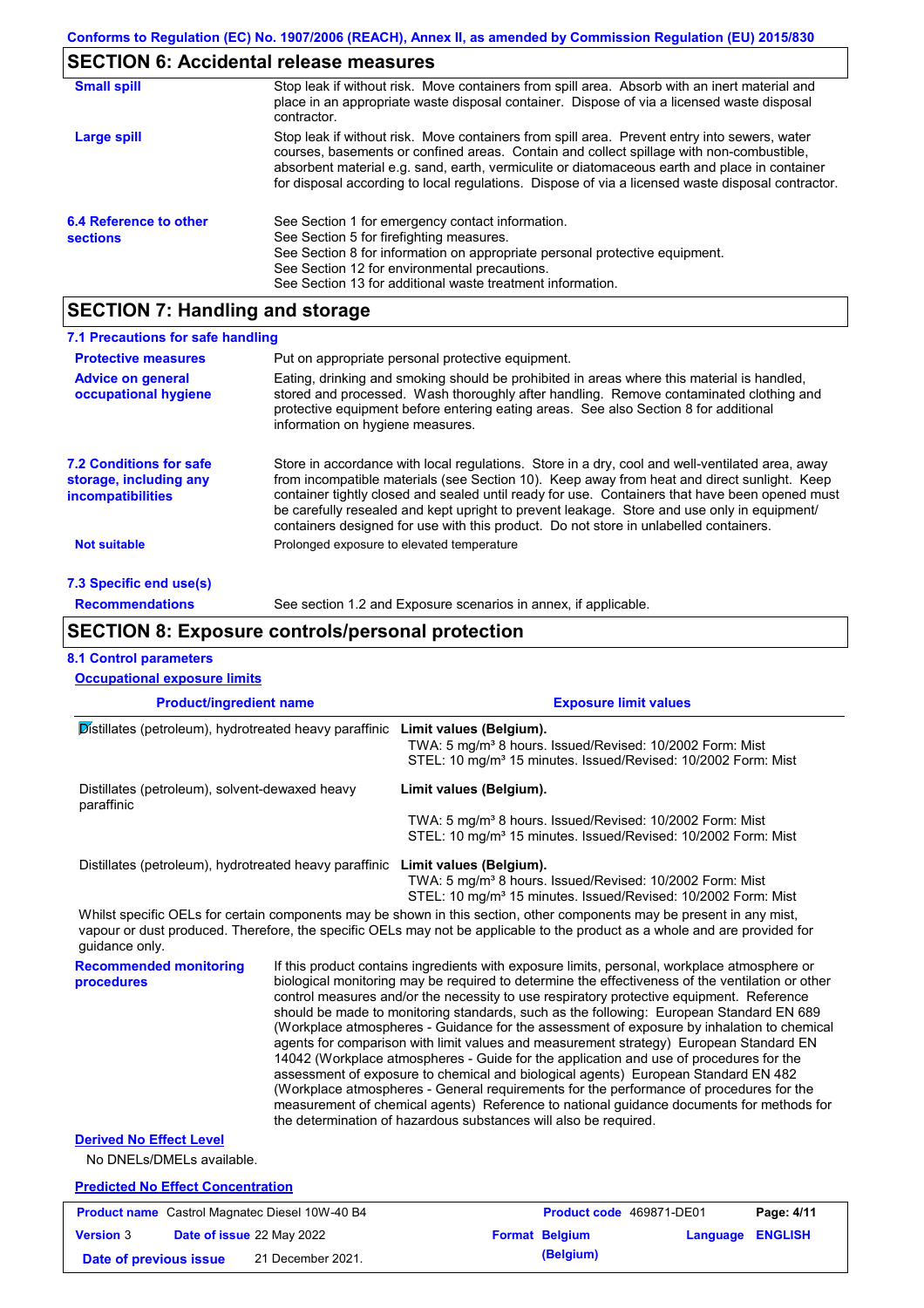# **SECTION 8: Exposure controls/personal protection**

No PNECs available

| <b>8.2 Exposure controls</b>                          |                                                                                                                                                                                                                                                                                                                                                                                                                                                                                                                                                                                                                                                                                                                                                                                                                                                                                                                                                                                                         |  |  |  |  |
|-------------------------------------------------------|---------------------------------------------------------------------------------------------------------------------------------------------------------------------------------------------------------------------------------------------------------------------------------------------------------------------------------------------------------------------------------------------------------------------------------------------------------------------------------------------------------------------------------------------------------------------------------------------------------------------------------------------------------------------------------------------------------------------------------------------------------------------------------------------------------------------------------------------------------------------------------------------------------------------------------------------------------------------------------------------------------|--|--|--|--|
| <b>Appropriate engineering</b><br><b>controls</b>     | Provide exhaust ventilation or other engineering controls to keep the relevant airborne<br>concentrations below their respective occupational exposure limits.<br>All activities involving chemicals should be assessed for their risks to health, to ensure<br>exposures are adequately controlled. Personal protective equipment should only be considered<br>after other forms of control measures (e.g. engineering controls) have been suitably evaluated.<br>Personal protective equipment should conform to appropriate standards, be suitable for use, be<br>kept in good condition and properly maintained.<br>Your supplier of personal protective equipment should be consulted for advice on selection and<br>appropriate standards. For further information contact your national organisation for standards.<br>The final choice of protective equipment will depend upon a risk assessment. It is important to<br>ensure that all items of personal protective equipment are compatible. |  |  |  |  |
| <b>Individual protection measures</b>                 |                                                                                                                                                                                                                                                                                                                                                                                                                                                                                                                                                                                                                                                                                                                                                                                                                                                                                                                                                                                                         |  |  |  |  |
| <b>Hygiene measures</b>                               | Wash hands, forearms and face thoroughly after handling chemical products, before eating,<br>smoking and using the lavatory and at the end of the working period. Ensure that eyewash<br>stations and safety showers are close to the workstation location.                                                                                                                                                                                                                                                                                                                                                                                                                                                                                                                                                                                                                                                                                                                                             |  |  |  |  |
| <b>Respiratory protection</b>                         | In case of insufficient ventilation, wear suitable respiratory equipment.<br>The correct choice of respiratory protection depends upon the chemicals being handled, the<br>conditions of work and use, and the condition of the respiratory equipment. Safety procedures<br>should be developed for each intended application. Respiratory protection equipment should<br>therefore be chosen in consultation with the supplier/manufacturer and with a full assessment<br>of the working conditions.                                                                                                                                                                                                                                                                                                                                                                                                                                                                                                   |  |  |  |  |
| <b>Eye/face protection</b>                            | Safety glasses with side shields.                                                                                                                                                                                                                                                                                                                                                                                                                                                                                                                                                                                                                                                                                                                                                                                                                                                                                                                                                                       |  |  |  |  |
| <b>Skin protection</b>                                |                                                                                                                                                                                                                                                                                                                                                                                                                                                                                                                                                                                                                                                                                                                                                                                                                                                                                                                                                                                                         |  |  |  |  |
| <b>Hand protection</b>                                | <b>General Information:</b>                                                                                                                                                                                                                                                                                                                                                                                                                                                                                                                                                                                                                                                                                                                                                                                                                                                                                                                                                                             |  |  |  |  |
|                                                       | Because specific work environments and material handling practices vary, safety procedures<br>should be developed for each intended application. The correct choice of protective gloves<br>depends upon the chemicals being handled, and the conditions of work and use. Most gloves<br>provide protection for only a limited time before they must be discarded and replaced (even the<br>best chemically resistant gloves will break down after repeated chemical exposures).<br>Gloves should be chosen in consultation with the supplier / manufacturer and taking account of                                                                                                                                                                                                                                                                                                                                                                                                                      |  |  |  |  |
|                                                       | a full assessment of the working conditions.<br>Recommended: Nitrile gloves.<br><b>Breakthrough time:</b>                                                                                                                                                                                                                                                                                                                                                                                                                                                                                                                                                                                                                                                                                                                                                                                                                                                                                               |  |  |  |  |
|                                                       |                                                                                                                                                                                                                                                                                                                                                                                                                                                                                                                                                                                                                                                                                                                                                                                                                                                                                                                                                                                                         |  |  |  |  |
|                                                       | Breakthrough time data are generated by glove manufacturers under laboratory test conditions<br>and represent how long a glove can be expected to provide effective permeation resistance. It<br>is important when following breakthrough time recommendations that actual workplace<br>conditions are taken into account. Always consult with your glove supplier for up-to-date<br>technical information on breakthrough times for the recommended glove type.<br>Our recommendations on the selection of gloves are as follows:                                                                                                                                                                                                                                                                                                                                                                                                                                                                      |  |  |  |  |
|                                                       | Continuous contact:                                                                                                                                                                                                                                                                                                                                                                                                                                                                                                                                                                                                                                                                                                                                                                                                                                                                                                                                                                                     |  |  |  |  |
|                                                       | Gloves with a minimum breakthrough time of 240 minutes, or >480 minutes if suitable gloves                                                                                                                                                                                                                                                                                                                                                                                                                                                                                                                                                                                                                                                                                                                                                                                                                                                                                                              |  |  |  |  |
|                                                       | can be obtained.<br>If suitable gloves are not available to offer that level of protection, gloves with shorter<br>breakthrough times may be acceptable as long as appropriate glove maintenance and<br>replacement regimes are determined and adhered to.                                                                                                                                                                                                                                                                                                                                                                                                                                                                                                                                                                                                                                                                                                                                              |  |  |  |  |
|                                                       | Short-term / splash protection:                                                                                                                                                                                                                                                                                                                                                                                                                                                                                                                                                                                                                                                                                                                                                                                                                                                                                                                                                                         |  |  |  |  |
|                                                       | Recommended breakthrough times as above.<br>It is recognised that for short-term, transient exposures, gloves with shorter breakthrough times<br>may commonly be used. Therefore, appropriate maintenance and replacement regimes must<br>be determined and rigorously followed.                                                                                                                                                                                                                                                                                                                                                                                                                                                                                                                                                                                                                                                                                                                        |  |  |  |  |
|                                                       | <b>Glove Thickness:</b>                                                                                                                                                                                                                                                                                                                                                                                                                                                                                                                                                                                                                                                                                                                                                                                                                                                                                                                                                                                 |  |  |  |  |
|                                                       | For general applications, we recommend gloves with a thickness typically greater than 0.35 mm.                                                                                                                                                                                                                                                                                                                                                                                                                                                                                                                                                                                                                                                                                                                                                                                                                                                                                                          |  |  |  |  |
|                                                       | It should be emphasised that glove thickness is not necessarily a good predictor of glove<br>resistance to a specific chemical, as the permeation efficiency of the glove will be dependent<br>on the exact composition of the glove material. Therefore, glove selection should also be based                                                                                                                                                                                                                                                                                                                                                                                                                                                                                                                                                                                                                                                                                                          |  |  |  |  |
| <b>Product name</b> Castrol Magnatec Diesel 10W-40 B4 | Product code 469871-DE01<br>Page: 5/11                                                                                                                                                                                                                                                                                                                                                                                                                                                                                                                                                                                                                                                                                                                                                                                                                                                                                                                                                                  |  |  |  |  |
| Data of issue 22 May 2022<br>Vareion <sub>3</sub>     | <b>Language FNGLISH</b><br><b>Format Relaium</b>                                                                                                                                                                                                                                                                                                                                                                                                                                                                                                                                                                                                                                                                                                                                                                                                                                                                                                                                                        |  |  |  |  |

| <b>Version 3</b>       | <b>Date of issue 22 May 2022</b> | <b>Format Belgium</b> | <b>Language ENGLISH</b> |  |
|------------------------|----------------------------------|-----------------------|-------------------------|--|
| Date of previous issue | 21 December 2021.                | (Belgium)             |                         |  |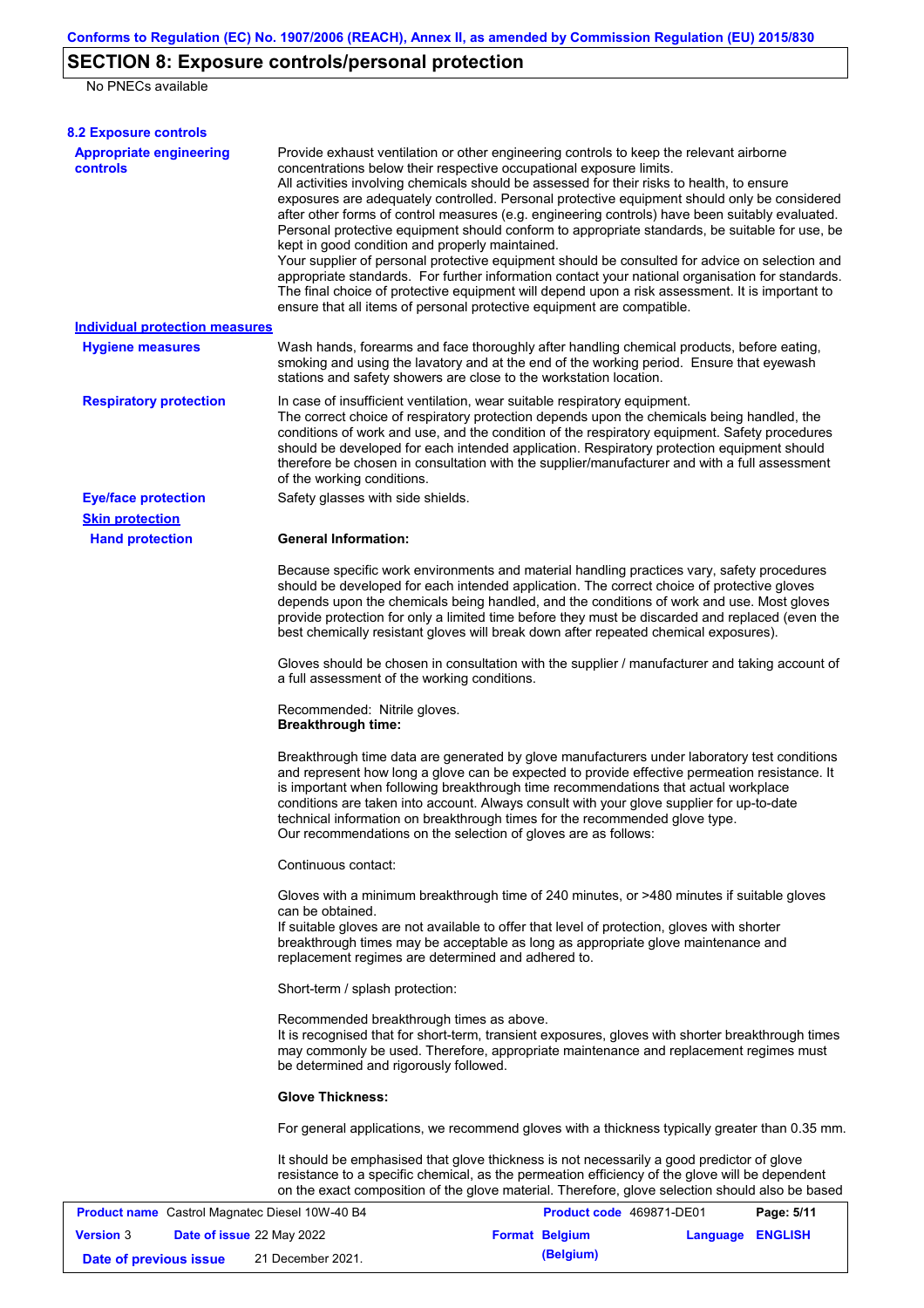## **SECTION 8: Exposure controls/personal protection**

|                                           | on consideration of the task requirements and knowledge of breakthrough times.<br>Glove thickness may also vary depending on the glove manufacturer, the glove type and the<br>glove model. Therefore, the manufacturers' technical data should always be taken into account<br>to ensure selection of the most appropriate glove for the task.                                                                                                                                                                                                                                                                                                                                       |  |  |  |  |
|-------------------------------------------|---------------------------------------------------------------------------------------------------------------------------------------------------------------------------------------------------------------------------------------------------------------------------------------------------------------------------------------------------------------------------------------------------------------------------------------------------------------------------------------------------------------------------------------------------------------------------------------------------------------------------------------------------------------------------------------|--|--|--|--|
|                                           | Note: Depending on the activity being conducted, gloves of varying thickness may be required<br>for specific tasks. For example:                                                                                                                                                                                                                                                                                                                                                                                                                                                                                                                                                      |  |  |  |  |
|                                           | • Thinner gloves (down to 0.1 mm or less) may be required where a high degree of manual<br>dexterity is needed. However, these gloves are only likely to give short duration protection and<br>would normally be just for single use applications, then disposed of.                                                                                                                                                                                                                                                                                                                                                                                                                  |  |  |  |  |
|                                           | • Thicker gloves (up to 3 mm or more) may be required where there is a mechanical (as well<br>as a chemical) risk i.e. where there is abrasion or puncture potential.                                                                                                                                                                                                                                                                                                                                                                                                                                                                                                                 |  |  |  |  |
| <b>Skin and body</b>                      | Use of protective clothing is good industrial practice.<br>Personal protective equipment for the body should be selected based on the task being<br>performed and the risks involved and should be approved by a specialist before handling this<br>product.<br>Cotton or polyester/cotton overalls will only provide protection against light superficial<br>contamination that will not soak through to the skin. Overalls should be laundered on a regular<br>basis. When the risk of skin exposure is high (e.g. when cleaning up spillages or if there is a<br>risk of splashing) then chemical resistant aprons and/or impervious chemical suits and boots<br>will be required. |  |  |  |  |
| <b>Refer to standards:</b>                | Respiratory protection: EN 529<br>Gloves: EN 420, EN 374<br>Eye protection: EN 166<br>Filtering half-mask: EN 149<br>Filtering half-mask with valve: EN 405<br>Half-mask: EN 140 plus filter<br>Full-face mask: EN 136 plus filter<br>Particulate filters: EN 143<br>Gas/combined filters: EN 14387                                                                                                                                                                                                                                                                                                                                                                                   |  |  |  |  |
| <b>Environmental exposure</b><br>controls | Emissions from ventilation or work process equipment should be checked to ensure they<br>comply with the requirements of environmental protection legislation. In some cases, fume<br>scrubbers, filters or engineering modifications to the process equipment will be necessary to<br>reduce emissions to acceptable levels.                                                                                                                                                                                                                                                                                                                                                         |  |  |  |  |

## **SECTION 9: Physical and chemical properties**

The conditions of measurement of all properties are at standard temperature and pressure unless otherwise indicated.

### **9.1 Information on basic physical and chemical properties**

| <b>Appearance</b>                                      |                                                                                       |
|--------------------------------------------------------|---------------------------------------------------------------------------------------|
| <b>Physical state</b>                                  | Liguid.                                                                               |
| <b>Colour</b>                                          | Amber.                                                                                |
| <b>Odour</b>                                           | Not available.                                                                        |
| <b>Odour threshold</b>                                 | Not available.                                                                        |
| рH                                                     | Not applicable.                                                                       |
| <b>Melting point/freezing point</b>                    | Not available.                                                                        |
| Initial boiling point and boiling<br>range             | Not available.                                                                        |
| <b>Pour point</b>                                      | -42 $^{\circ}$ C                                                                      |
| <b>Flash point</b>                                     | Closed cup: 202°C (395.6°F) [Pensky-Martens]<br>Open cup: 226°C (438.8°F) [Cleveland] |
| <b>Evaporation rate</b>                                | Not available.                                                                        |
| <b>Flammability (solid, gas)</b>                       | Not available.                                                                        |
| <b>Upper/lower flammability or</b><br>explosive limits | Not available.                                                                        |
| <b>Vapour pressure</b>                                 | Not available.                                                                        |

| <b>Product name</b> Castrol Magnatec Diesel 10W-40 B4 |  |                                  | <b>Product code</b> 469871-DE01 |                       | Page: 6/11              |  |
|-------------------------------------------------------|--|----------------------------------|---------------------------------|-----------------------|-------------------------|--|
| <b>Version 3</b>                                      |  | <b>Date of issue 22 May 2022</b> |                                 | <b>Format Belgium</b> | <b>Language ENGLISH</b> |  |
| Date of previous issue                                |  | 21 December 2021.                |                                 | (Belgium)             |                         |  |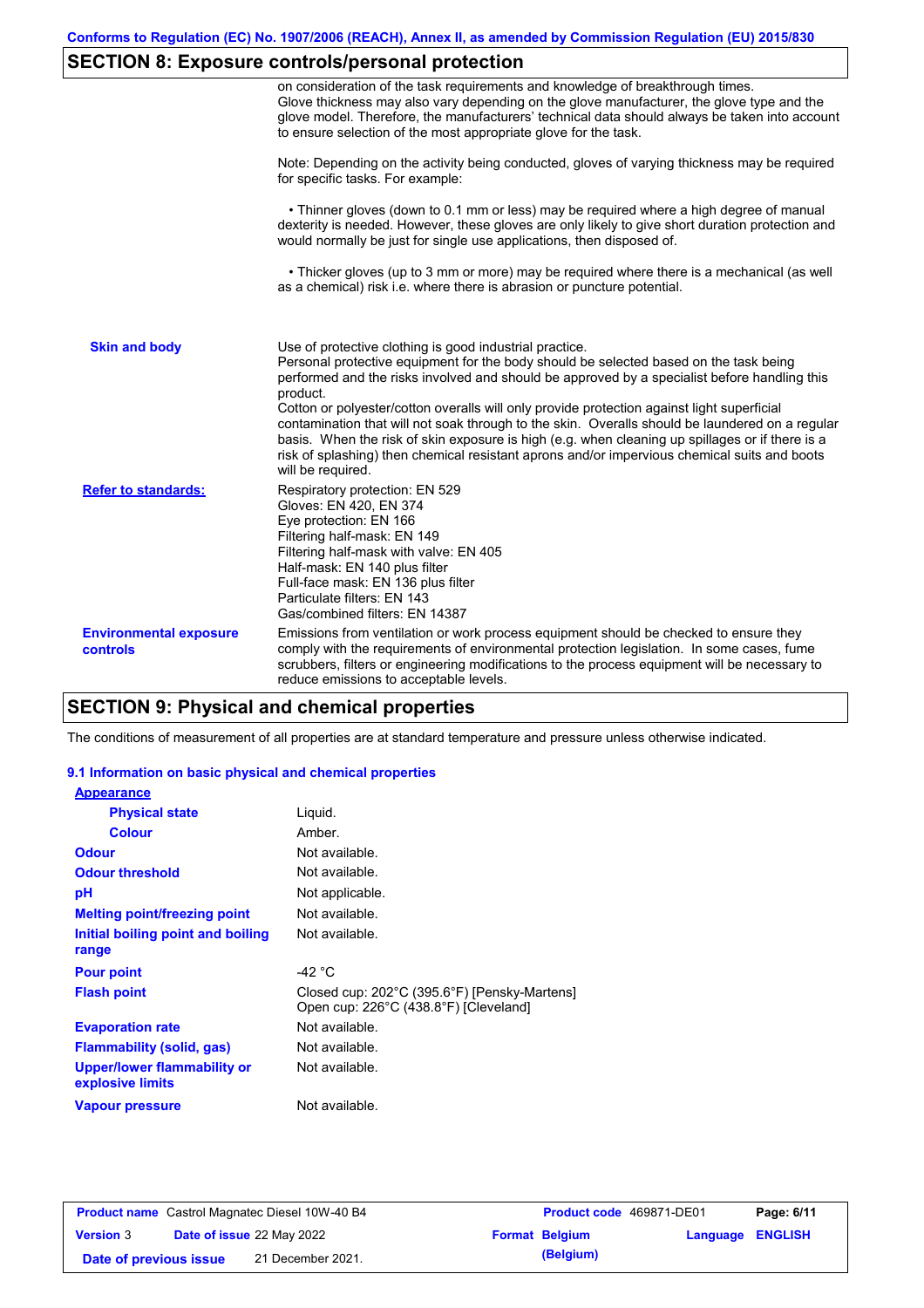## **SECTION 9: Physical and chemical properties**

|                                                   |                                                                                                                                   | Vapour Pressure at 20°C |         |                    | Vapour pressure at 50°C |                |               |
|---------------------------------------------------|-----------------------------------------------------------------------------------------------------------------------------------|-------------------------|---------|--------------------|-------------------------|----------------|---------------|
|                                                   | Ingredient name mm Hg kPa                                                                                                         |                         |         | <b>Method</b>      | mm<br>Hg                | kPa            | <b>Method</b> |
|                                                   | Distillates (petroleum),<br>hydrotreated heavy<br>paraffinic                                                                      | < 0.08                  | < 0.011 | <b>ASTM D 5191</b> |                         |                |               |
|                                                   | Distillates (petroleum),<br>solvent-dewaxed<br>heavy paraffinic                                                                   | < 0.08                  | < 0.011 | <b>ASTM D 5191</b> |                         |                |               |
|                                                   | Distillates (petroleum),<br>hydrotreated heavy<br>paraffinic                                                                      | < 0.08                  | < 0.011 | <b>ASTM D 5191</b> |                         |                |               |
|                                                   | Phosphorodithioic acid, 0<br>mixed O,O-bis<br>(1,3-dimethylbutyl and<br>iso-Pr) esters, zinc salts                                |                         | 0       | EU A.4             | $\pmb{0}$               | $\overline{0}$ | EU A.4        |
| <b>Vapour density</b>                             | Not available.                                                                                                                    |                         |         |                    |                         |                |               |
| <b>Relative density</b>                           | Not available.                                                                                                                    |                         |         |                    |                         |                |               |
| <b>Density</b>                                    | <1000 kg/m <sup>3</sup> (<1 g/cm <sup>3</sup> ) at 15 <sup>°</sup> C                                                              |                         |         |                    |                         |                |               |
| <b>Solubility(ies)</b>                            | insoluble in water.                                                                                                               |                         |         |                    |                         |                |               |
| <b>Partition coefficient: n-octanol/</b><br>water | Not applicable.                                                                                                                   |                         |         |                    |                         |                |               |
| <b>Auto-ignition temperature</b>                  | Not available.                                                                                                                    |                         |         |                    |                         |                |               |
| <b>Decomposition temperature</b>                  | Not available.                                                                                                                    |                         |         |                    |                         |                |               |
| <b>Viscosity</b>                                  | Kinematic: 101.1 mm <sup>2</sup> /s (101.1 cSt) at 40°C<br>Kinematic: 13.8 to 16.2 mm <sup>2</sup> /s (13.8 to 16.2 cSt) at 100°C |                         |         |                    |                         |                |               |
| <b>Explosive properties</b>                       | Not available.                                                                                                                    |                         |         |                    |                         |                |               |
| <b>Oxidising properties</b>                       | Not available.                                                                                                                    |                         |         |                    |                         |                |               |
| <b>Particle characteristics</b>                   |                                                                                                                                   |                         |         |                    |                         |                |               |
| <b>Median particle size</b>                       | Not applicable.                                                                                                                   |                         |         |                    |                         |                |               |
| 9.2 Other information                             |                                                                                                                                   |                         |         |                    |                         |                |               |
| No additional information.                        |                                                                                                                                   |                         |         |                    |                         |                |               |

| <b>10.1 Reactivity</b>                            | No specific test data available for this product. Refer to Conditions to avoid and Incompatible<br>materials for additional information.                                |
|---------------------------------------------------|-------------------------------------------------------------------------------------------------------------------------------------------------------------------------|
| <b>10.2 Chemical stability</b>                    | The product is stable.                                                                                                                                                  |
| <b>10.3 Possibility of</b><br>hazardous reactions | Under normal conditions of storage and use, hazardous reactions will not occur.<br>Under normal conditions of storage and use, hazardous polymerisation will not occur. |
| <b>10.4 Conditions to avoid</b>                   | Avoid all possible sources of ignition (spark or flame).                                                                                                                |
| 10.5 Incompatible materials                       | Reactive or incompatible with the following materials: oxidising materials.                                                                                             |
| <b>10.6 Hazardous</b><br>decomposition products   | Under normal conditions of storage and use, hazardous decomposition products should not be<br>produced.                                                                 |

# **SECTION 11: Toxicological information**

| 11.1 Information on toxicological effects             |                                                                                                                     |                                   |                |
|-------------------------------------------------------|---------------------------------------------------------------------------------------------------------------------|-----------------------------------|----------------|
| <b>Acute toxicity estimates</b>                       |                                                                                                                     |                                   |                |
| Not available.                                        |                                                                                                                     |                                   |                |
| <b>Information on likely</b><br>routes of exposure    | Routes of entry anticipated: Dermal, Inhalation.                                                                    |                                   |                |
| <b>Potential acute health effects</b>                 |                                                                                                                     |                                   |                |
| <b>Inhalation</b>                                     | Exposure to decomposition products may cause a health hazard. Serious effects may be<br>delayed following exposure. |                                   |                |
| <b>Ingestion</b>                                      | No known significant effects or critical hazards.                                                                   |                                   |                |
| <b>Product name</b> Castrol Magnatec Diesel 10W-40 B4 |                                                                                                                     | <b>Product code</b> 469871-DE01   | Page: 7/11     |
| <b>Version 3</b><br><b>Date of issue 22 May 2022</b>  |                                                                                                                     | <b>Format Belgium</b><br>Language | <b>ENGLISH</b> |
| Date of previous issue                                | 21 December 2021.                                                                                                   | (Belgium)                         |                |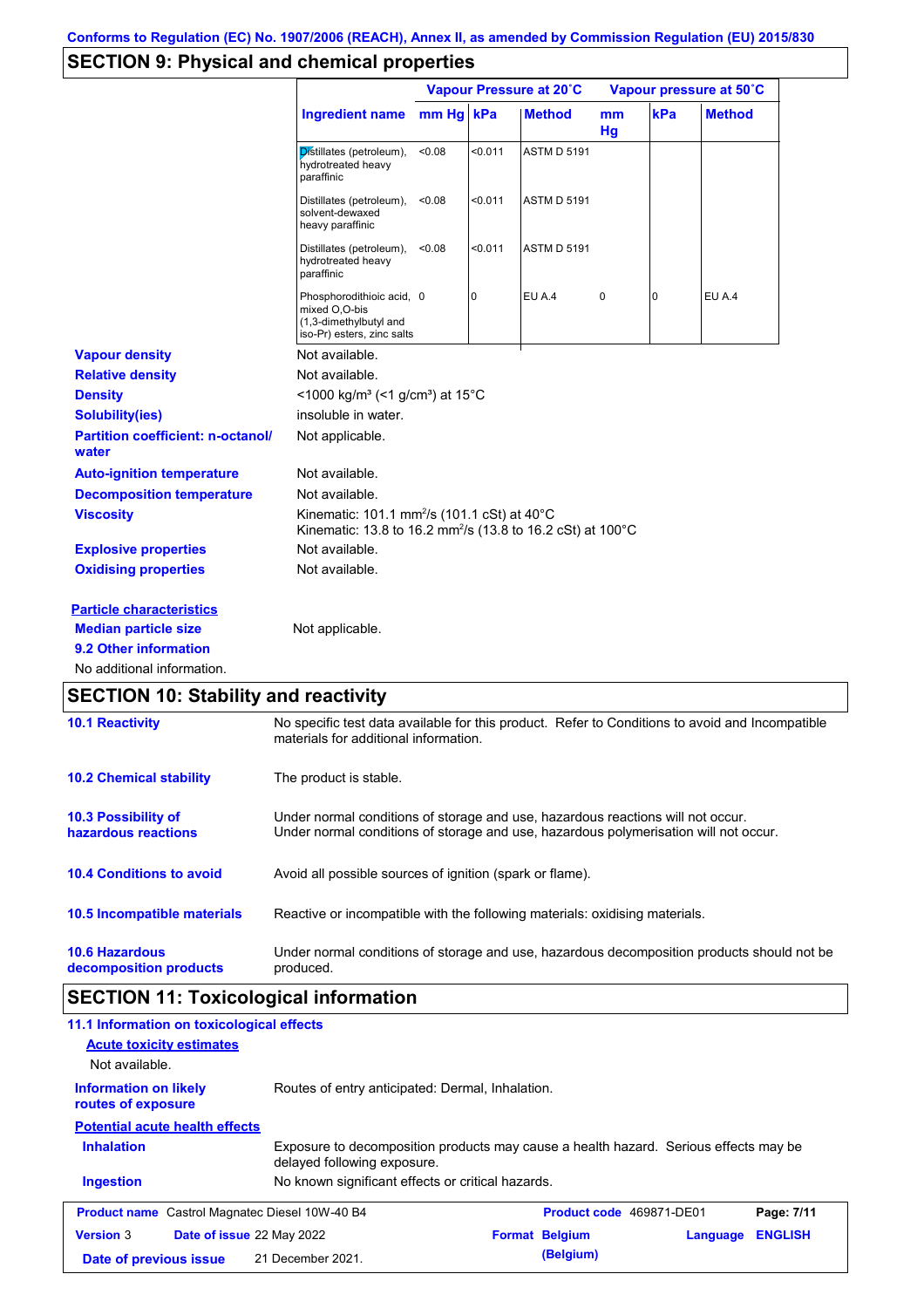## **SECTION 11: Toxicological information**

| <b>Skin contact</b>                     | Defatting to the skin. May cause skin dryness and irritation.                                                                                                                                                                                                                                                                                                                                                   |
|-----------------------------------------|-----------------------------------------------------------------------------------------------------------------------------------------------------------------------------------------------------------------------------------------------------------------------------------------------------------------------------------------------------------------------------------------------------------------|
| <b>Eye contact</b>                      | Not classified as an eye irritant. Based on data available for this or related materials.                                                                                                                                                                                                                                                                                                                       |
|                                         | <b>Symptoms related to the physical, chemical and toxicological characteristics</b>                                                                                                                                                                                                                                                                                                                             |
| <b>Inhalation</b>                       | No specific data.                                                                                                                                                                                                                                                                                                                                                                                               |
| <b>Ingestion</b>                        | No specific data.                                                                                                                                                                                                                                                                                                                                                                                               |
| <b>Skin contact</b>                     | Adverse symptoms may include the following:<br>irritation<br>dryness<br>cracking                                                                                                                                                                                                                                                                                                                                |
| <b>Eye contact</b>                      | No specific data.                                                                                                                                                                                                                                                                                                                                                                                               |
|                                         | Delayed and immediate effects as well as chronic effects from short and long-term exposure                                                                                                                                                                                                                                                                                                                      |
| <b>Inhalation</b>                       | Overexposure to the inhalation of airborne droplets or aerosols may cause irritation of the<br>respiratory tract.                                                                                                                                                                                                                                                                                               |
| <b>Ingestion</b>                        | Ingestion of large quantities may cause nausea and diarrhoea.                                                                                                                                                                                                                                                                                                                                                   |
| <b>Skin contact</b>                     | Prolonged or repeated contact can defat the skin and lead to irritation and/or dermatitis.                                                                                                                                                                                                                                                                                                                      |
| <b>Eye contact</b>                      | Potential risk of transient stinging or redness if accidental eye contact occurs.                                                                                                                                                                                                                                                                                                                               |
| <b>Potential chronic health effects</b> |                                                                                                                                                                                                                                                                                                                                                                                                                 |
| General                                 | <b>USED ENGINE OILS</b><br>Combustion products resulting from the operation of internal combustion engines contaminate<br>engine oils during use. Used engine oil may contain hazardous components which have the<br>potential to cause skin cancer. Frequent or prolonged contact with all types and makes of used<br>engine oil must therefore be avoided and a high standard of personal hygiene maintained. |
| <b>Carcinogenicity</b>                  | No known significant effects or critical hazards.                                                                                                                                                                                                                                                                                                                                                               |
| <b>Mutagenicity</b>                     | No known significant effects or critical hazards.                                                                                                                                                                                                                                                                                                                                                               |
| <b>Developmental effects</b>            | No known significant effects or critical hazards.                                                                                                                                                                                                                                                                                                                                                               |
| <b>Fertility effects</b>                | No known significant effects or critical hazards.                                                                                                                                                                                                                                                                                                                                                               |

# **SECTION 12: Ecological information**

```
12.1 Toxicity
```
**Environmental hazards** Not classified as dangerous

### **12.2 Persistence and degradability**

Expected to be biodegradable.

#### **12.3 Bioaccumulative potential**

This product is not expected to bioaccumulate through food chains in the environment.

| <b>12.4 Mobility in soil</b>                                  |                                                                      |
|---------------------------------------------------------------|----------------------------------------------------------------------|
| <b>Soil/water partition</b><br>coefficient (K <sub>oc</sub> ) | Not available.                                                       |
| <b>Mobility</b>                                               | Spillages may penetrate the soil causing ground water contamination. |

#### **12.5 Results of PBT and vPvB assessment**

Product does not meet the criteria for PBT or vPvB according to Regulation (EC) No. 1907/2006, Annex XIII.

| 12.6 Other adverse effects<br><b>Other ecological information</b> | Spills may form a film on water surfaces causing physical damage to organisms. Oxygen<br>transfer could also be impaired. |
|-------------------------------------------------------------------|---------------------------------------------------------------------------------------------------------------------------|
| <b>SECTION 13: Disposal considerations</b>                        |                                                                                                                           |
| <b>13.1 Waste treatment methods</b>                               |                                                                                                                           |
| <b>Product</b>                                                    |                                                                                                                           |
| <b>Methods of disposal</b>                                        | Where possible, arrange for product to be recycled. Dispose of via an authorised person/                                  |

licensed waste disposal contractor in accordance with local regulations.

#### **European waste catalogue (EWC) Hazardous waste** Yes.

|                        | $E$ uropean wasio calarogue (Ewo) |                                                                 |  |                          |          |                |
|------------------------|-----------------------------------|-----------------------------------------------------------------|--|--------------------------|----------|----------------|
|                        | <b>Waste code</b>                 | <b>Waste designation</b>                                        |  |                          |          |                |
| 13 02 05*              |                                   | mineral-based non-chlorinated engine, gear and lubricating oils |  |                          |          |                |
|                        |                                   | <b>Product name</b> Castrol Magnatec Diesel 10W-40 B4           |  | Product code 469871-DE01 |          | Page: 8/11     |
| <b>Version 3</b>       | Date of issue 22 May 2022         |                                                                 |  | <b>Format Belgium</b>    | Language | <b>ENGLISH</b> |
| Date of previous issue |                                   | 21 December 2021.                                               |  | (Belgium)                |          |                |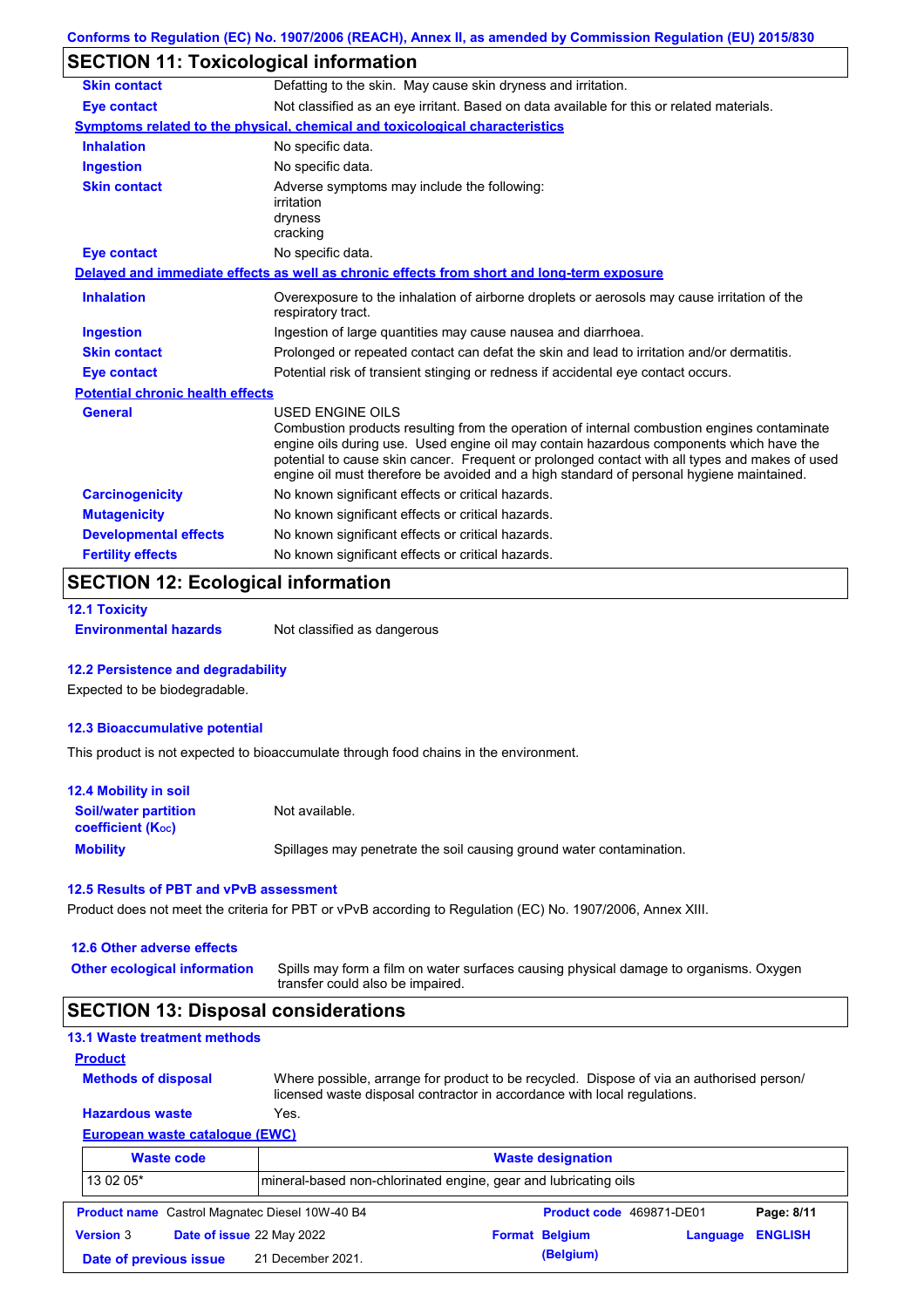### **SECTION 13: Disposal considerations**

However, deviation from the intended use and/or the presence of any potential contaminants may require an alternative waste disposal code to be assigned by the end user.

#### **Packaging**

| <b>Methods of disposal</b> | Where possible, arrange for product to be recycled. Dispose of via an authorised person/<br>licensed waste disposal contractor in accordance with local regulations.                                                                                                                                                                                                                                                                                                                            |
|----------------------------|-------------------------------------------------------------------------------------------------------------------------------------------------------------------------------------------------------------------------------------------------------------------------------------------------------------------------------------------------------------------------------------------------------------------------------------------------------------------------------------------------|
| <b>Special precautions</b> | This material and its container must be disposed of in a safe way. Care should be taken when<br>handling emptied containers that have not been cleaned or rinsed out. Empty containers or<br>liners may retain some product residues. Empty containers represent a fire hazard as they may<br>contain flammable product residues and vapour. Never weld, solder or braze empty containers.<br>Avoid dispersal of spilt material and runoff and contact with soil, waterways, drains and sewers. |
| <b>References</b>          | Commission 2014/955/EU<br>Directive 2008/98/EC                                                                                                                                                                                                                                                                                                                                                                                                                                                  |

### **SECTION 14: Transport information**

|                                           | <b>ADR/RID</b> | <b>ADN</b>     | <b>IMDG</b>    | <b>IATA</b>    |
|-------------------------------------------|----------------|----------------|----------------|----------------|
| 14.1 UN number                            | Not regulated. | Not regulated. | Not regulated. | Not regulated. |
| 14.2 UN proper<br>shipping name           |                |                | -              |                |
| <b>14.3 Transport</b><br>hazard class(es) |                |                | -              |                |
| 14.4 Packing<br>group                     |                |                | -              |                |
| 14.5<br><b>Environmental</b><br>hazards   | No.            | No.            | No.            | No.            |
| <b>Additional</b><br><b>information</b>   |                |                |                |                |

**14.6 Special precautions for user** Not available.

**14.7 Transport in bulk according to IMO instruments** Not available.

### **SECTION 15: Regulatory information**

**15.1 Safety, health and environmental regulations/legislation specific for the substance or mixture**

### **EU Regulation (EC) No. 1907/2006 (REACH)**

**Annex XIV - List of substances subject to authorisation**

#### **Annex XIV**

None of the components are listed.

**Substances of very high concern**

None of the components are listed.

### **EU Regulation (EC) No. 1907/2006 (REACH)**

**Other regulations REACH Status** The company, as identified in Section 1, sells this product in the EU in compliance with the current requirements of REACH. At least one component is not listed. **United States inventory** At least one component is not listed. **(TSCA 8b) Australia inventory (AIIC) Annex XVII - Restrictions on the manufacture, placing on the market and use of certain dangerous substances, mixtures and articles** Not applicable. **Product name** Castrol Magnatec Diesel 10W-40 B4 **Product Code 469871-DE01 Page: 9/11 Version** 3 **Date of issue** 22 May 2022 **Format Belgium Language ENGLISH Date of previous issue 21 December 2021. (Belgium)**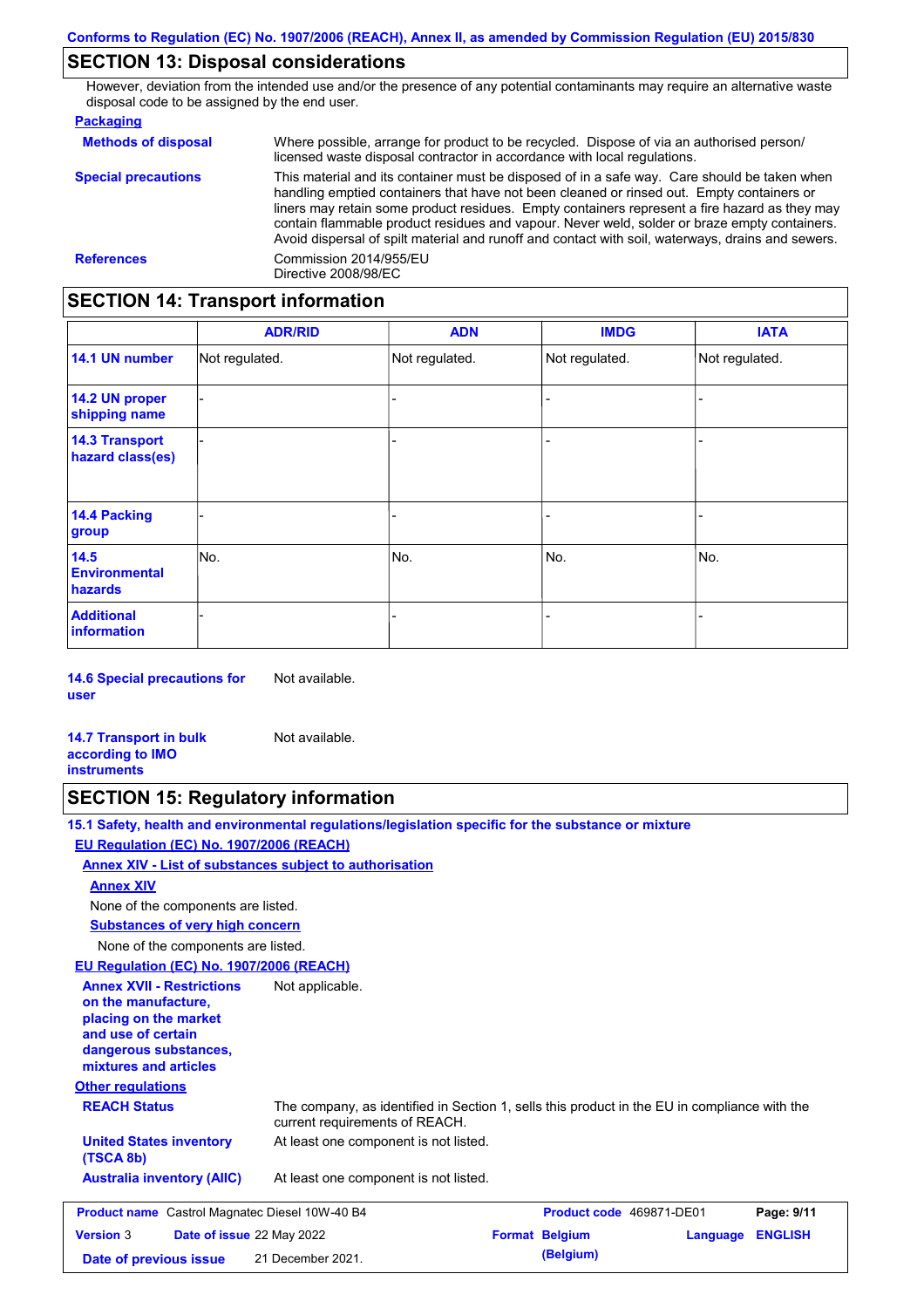# **SECTION 15: Regulatory information**

| <b>Canada inventory</b>                                         | At least one component is not listed.  |
|-----------------------------------------------------------------|----------------------------------------|
| <b>China inventory (IECSC)</b>                                  | At least one component is not listed.  |
| <b>Japan inventory (CSCL)</b>                                   | At least one component is not listed.  |
| <b>Korea inventory (KECI)</b>                                   | All components are listed or exempted. |
| <b>Philippines inventory</b><br>(PICCS)                         | At least one component is not listed.  |
| <b>Taiwan Chemical</b><br><b>Substances Inventory</b><br>(TCSI) | All components are listed or exempted. |
| Ozone depleting substances (1005/2009/EU)                       |                                        |
| Not listed.                                                     |                                        |
| Prior Informed Consent (PIC) (649/2012/EU)<br>Not listed.       |                                        |
| <b>Persistent Organic Pollutants</b><br>Not listed.             |                                        |
| <b>EU - Water framework directive - Priority substances</b>     |                                        |
| None of the components are listed.                              |                                        |
| <b>Seveso Directive</b>                                         |                                        |
| This product is not controlled under the Seveso Directive.      |                                        |

| <b>15.2 Chemical safety</b> | A Chemical Safety Assessment has been carried out for one or more of the substances within  |
|-----------------------------|---------------------------------------------------------------------------------------------|
| assessment                  | this mixture. A Chemical Safety Assessment has not been carried out for the mixture itself. |

# **SECTION 16: Other information**

| <b>Abbreviations and acronyms</b>                     | ADN = European Provisions concerning the International Carriage of Dangerous Goods by                       |                          |             |
|-------------------------------------------------------|-------------------------------------------------------------------------------------------------------------|--------------------------|-------------|
|                                                       | Inland Waterway<br>ADR = The European Agreement concerning the International Carriage of Dangerous Goods by |                          |             |
|                                                       | Road                                                                                                        |                          |             |
|                                                       | ATE = Acute Toxicity Estimate                                                                               |                          |             |
|                                                       | <b>BCF</b> = Bioconcentration Factor                                                                        |                          |             |
|                                                       | <b>CAS = Chemical Abstracts Service</b>                                                                     |                          |             |
|                                                       | CLP = Classification, Labelling and Packaging Regulation [Regulation (EC) No. 1272/2008]                    |                          |             |
|                                                       | CSA = Chemical Safety Assessment                                                                            |                          |             |
|                                                       | CSR = Chemical Safety Report                                                                                |                          |             |
|                                                       | <b>DMEL = Derived Minimal Effect Level</b>                                                                  |                          |             |
|                                                       | DNEL = Derived No Effect Level                                                                              |                          |             |
|                                                       | EINECS = European Inventory of Existing Commercial chemical Substances                                      |                          |             |
|                                                       | ES = Exposure Scenario                                                                                      |                          |             |
|                                                       | EUH statement = CLP-specific Hazard statement                                                               |                          |             |
|                                                       | EWC = European Waste Catalogue                                                                              |                          |             |
|                                                       | GHS = Globally Harmonized System of Classification and Labelling of Chemicals                               |                          |             |
|                                                       | IATA = International Air Transport Association                                                              |                          |             |
|                                                       | IBC = Intermediate Bulk Container                                                                           |                          |             |
|                                                       | <b>IMDG = International Maritime Dangerous Goods</b>                                                        |                          |             |
|                                                       | LogPow = logarithm of the octanol/water partition coefficient                                               |                          |             |
|                                                       | MARPOL = International Convention for the Prevention of Pollution From Ships, 1973 as                       |                          |             |
|                                                       | modified by the Protocol of 1978. ("Marpol" = marine pollution)                                             |                          |             |
|                                                       | OECD = Organisation for Economic Co-operation and Development                                               |                          |             |
|                                                       | PBT = Persistent, Bioaccumulative and Toxic                                                                 |                          |             |
|                                                       | <b>PNEC = Predicted No Effect Concentration</b>                                                             |                          |             |
|                                                       | REACH = Registration, Evaluation, Authorisation and Restriction of Chemicals Regulation                     |                          |             |
|                                                       | [Regulation (EC) No. 1907/2006]                                                                             |                          |             |
|                                                       | RID = The Regulations concerning the International Carriage of Dangerous Goods by Rail                      |                          |             |
|                                                       | <b>RRN = REACH Registration Number</b>                                                                      |                          |             |
|                                                       | SADT = Self-Accelerating Decomposition Temperature                                                          |                          |             |
|                                                       | SVHC = Substances of Very High Concern                                                                      |                          |             |
|                                                       | STOT-RE = Specific Target Organ Toxicity - Repeated Exposure                                                |                          |             |
|                                                       | STOT-SE = Specific Target Organ Toxicity - Single Exposure                                                  |                          |             |
|                                                       | $TWA = Time$ weighted average                                                                               |                          |             |
|                                                       | $UN = United Nations$                                                                                       |                          |             |
|                                                       | UVCB = Complex hydrocarbon substance                                                                        |                          |             |
|                                                       | VOC = Volatile Organic Compound                                                                             |                          |             |
|                                                       | vPvB = Very Persistent and Very Bioaccumulative                                                             |                          |             |
| <b>Product name</b> Castrol Magnatec Diesel 10W-40 B4 |                                                                                                             | Product code 469871-DE01 | Page: 10/11 |

| <b>Version 3</b>       |  | <b>Date of issue 22 May 2022</b> | <b>Format Belgium</b> | <b>Language ENGLISH</b> |  |  |
|------------------------|--|----------------------------------|-----------------------|-------------------------|--|--|
| Date of previous issue |  | 21 December 2021.                |                       | (Belgium)               |  |  |